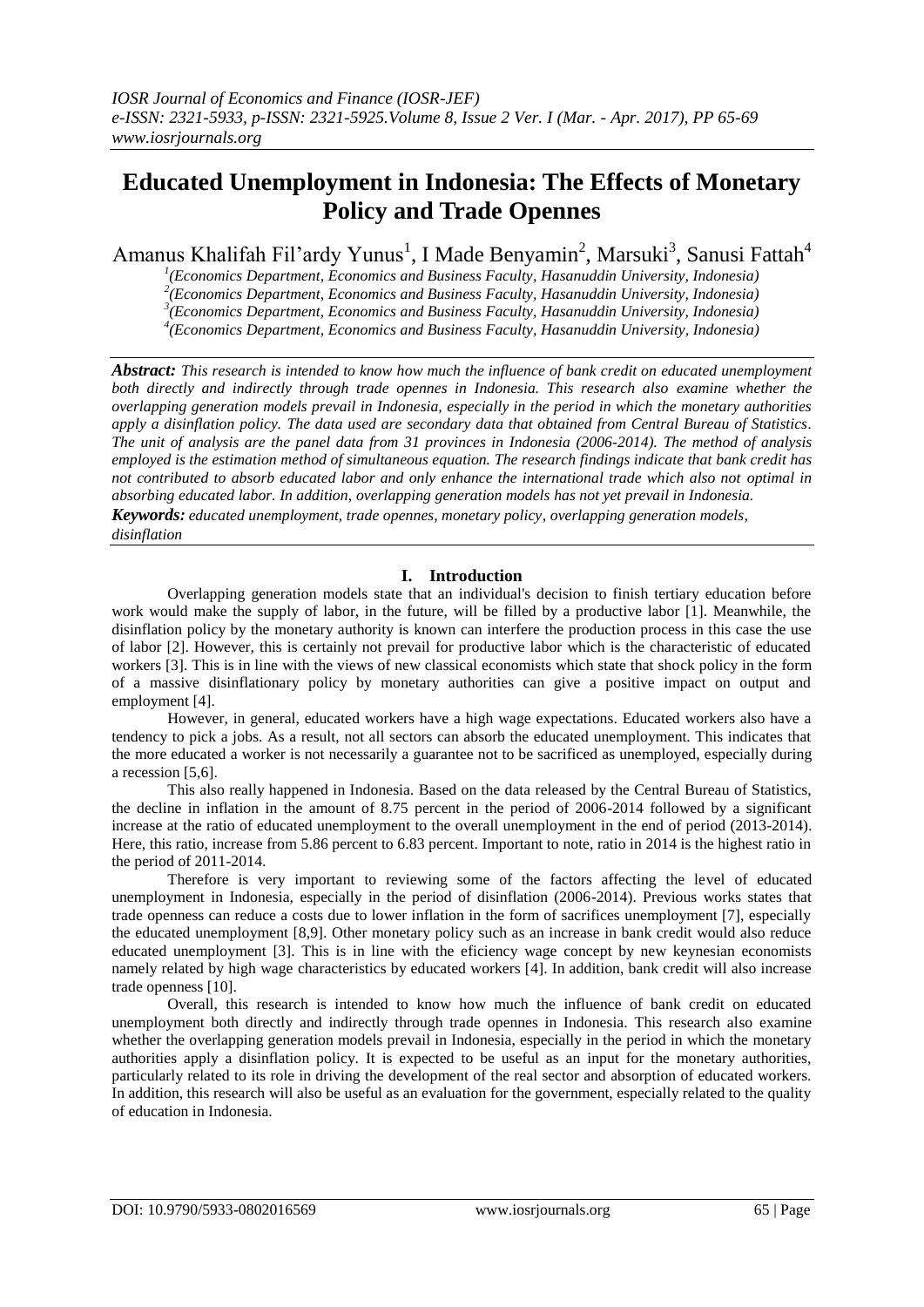# **II. Literature Review**

Overlapping generation models assume that an individuals life is divided into two periods. The first period, when young, individuals would be faced with the choice to go to school or work. Then in the second period, when adult, they work either as skilled workers (if in the first period they choose to go to school) or unskilled workers (if in the first period they choose to work). Here, an individuals productivity in the second period will be very dependent on educational attainment in the first period and will affect an individuals ability to get a job  $[1,11]$ .

Meanwhile, indeed, it is realized that disinflation policy would reduce economic growth and further would require the sacrifice of unemployment. However, when inflation fell more than the decline in money growth, purchasing power, and aggregate demand then gradually increase and opens up a space of an increase in economic growth. The ultimate effect of these cases, the unemployment rate fell and the sacrifice of unemployment can be covered [4].

However, the unemployed, especially among the educated in general came from upper middle class, which allow to survive although not have a job [12,13]. Here, an increase in economic growth does not automatically reduce the number of educated unemployment. In addition, educated unemployment can also be caused by a mismatch between planning educational development and job's developments that do not correspond to their majors [14,15]. Unemployment among educated population also may be caused by the adjustment of labor (transition) for the people who had just graduated. At the transition like this, educated workers in general wait for a job that provides a decent wage rather than fill the time by accepting low-wage job [5,6,16].

Furthermore, the greater the international trade activity, the more it will encourage the opening of new jobs [7,17]. International trade is also known not only in the form of exchange of goods and services, but also in the form of exchange of technologies, ideas and ideologies that can improve the quality of human resources. This makes the need for educated workers increased [8,9,18]. Meanwhile, high money growth will reflect the economic activities are at a high levels [19]. Thus, businessmen will require a qualified workers (educated) in the process of production [3]. Although the educated workers have a high wage expectations, a high productivity of educated workers can make an educated workers demand will continue to increase [4,20,21]. In addition, the increase in bank credit will also improve the ability of businessmen to increase the production capacity which will further increase the company's revenue. Increased revenue will encourage the development of business, especially in conducting international trade [10,21].

## **III. Conceptual Framework**

Simultaneous model and the hyphothesis of this research can be seen in Fig. 1. Here, bank credit is positioned as an exogenous variable. While trade openness acts as an intervening endogenous variable. Last, an endogenous variable which also the target of study is the educated unemployment.



**Figure 1.** Conceptual framework

# **IV. Methodology**

The data used in this research are secondary data that obtained from Central Bureau of Statistics. Estimation, analysis and research carried out using panel data that is combine time series data (2006-2014) and cross-sectional data (31 provinces in Indonesia).

Simultaneous Equation Model (SEM) in this research can be seen in the following functional equation:

$$
y_1 = \alpha_0 + \alpha_1 x + \mu_1
$$
  
\n
$$
y_2 = \beta_0 + \beta_1 y_1 + \beta_2 x + \mu_2
$$
\n(1)

Where,  $y_2$  is educated unemployment (graduated from university), measured in percent;  $y_1$  is trade opennes (exports plus imports divided by gross domestic product), measured in ratio; x is bank credit, measured in rupiah;  $\alpha_0$  and  $\beta_0$  are constants;  $\alpha_1$ ,  $\beta_1$  and  $\beta_2$  are each as parameters to be estimated; μ<sub>1</sub> and μ<sub>2</sub> are random error terms.

The reduced form based on Equation 1 and 2 can be presented in the following equation:

| $y_1 = \alpha_0 + \alpha_1 x + \mu_1$    | (3) |
|------------------------------------------|-----|
| $y_2 = \gamma_0 + \gamma_1 x + \mu_{12}$ | (4) |

Where,  $\alpha_0$  and  $\gamma_0$  ( $\beta_0 + \alpha_0 \beta_1$ ) are constants;  $\alpha_1$  and  $\gamma_1$  ( $\beta_2 + \alpha_1 \beta_1$ ) are the total effects of variable x to variable  $y_1$  and  $y_2$ ;  $\mu_{12}$  ( $\mu_2 + \mu_1\beta_1$ ) are composites random error.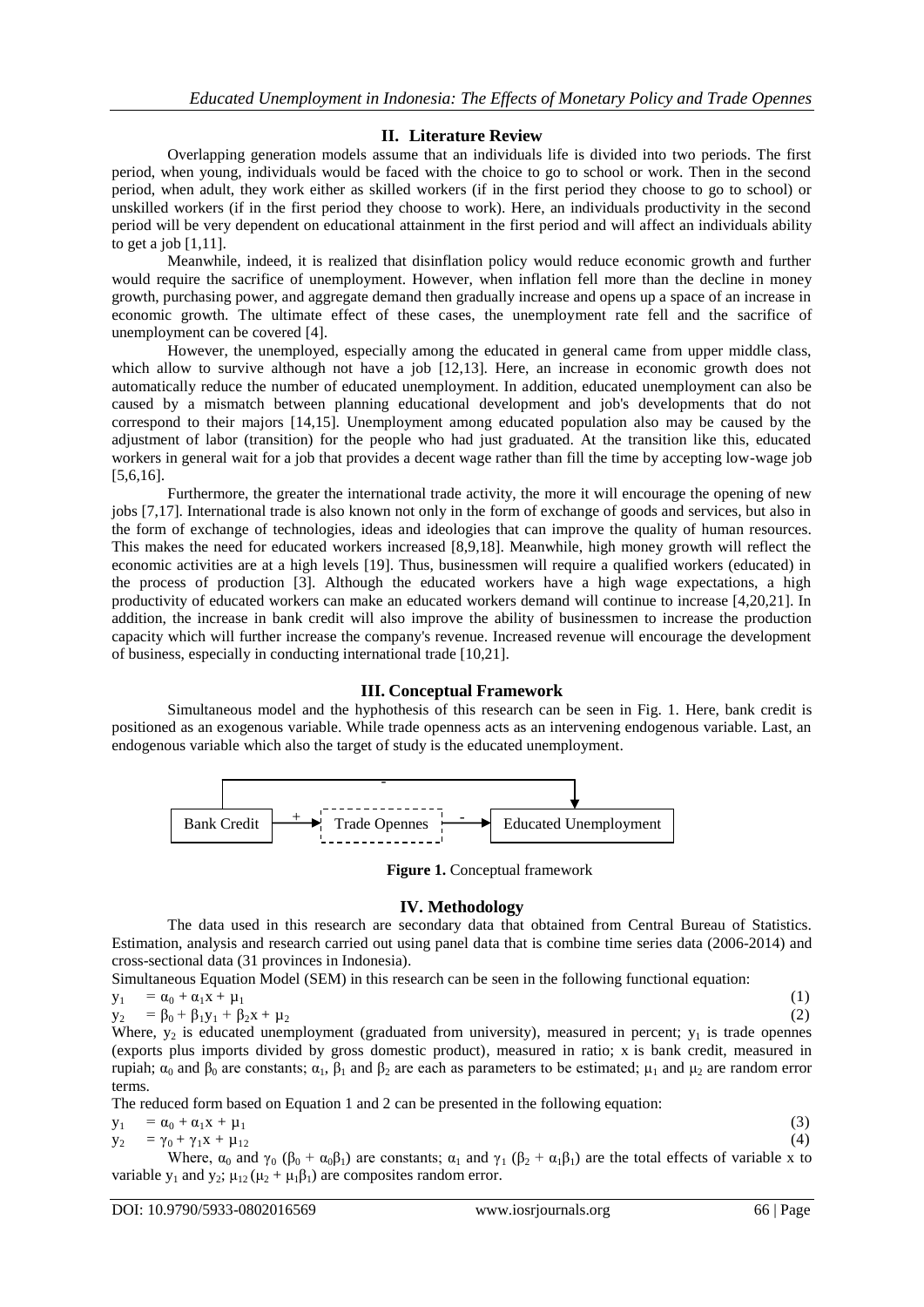## **V. Results and Discussion**

The estimate results of the research can be seen in Table 1. The R square value of the educated unemployment which is very low, indicates that there are still some variables other than monetary policy and international trade affecting educated unemployment. To that end, the following researchers could try to analyze other factors such as fiscal policy in analyzing educated unemployment rate in Indonesia. Nevertheless, this research is still very useful to analyze the role of the monetary authorities on the real sector and educated unemployment which still very rare.

| Tuble 1: The Estimate Results                                      |              |             |             |
|--------------------------------------------------------------------|--------------|-------------|-------------|
| Directions                                                         | Regression   | t-Statistic | Probability |
| of Effect                                                          | Coefficients |             |             |
| $x \rightarrow y_1$                                                | $0.155*$     | 3.102       | 0.002       |
| $y_1 \rightarrow y_2$                                              | $-0.009$     | $-0.534$    | 0.593       |
| $x \rightarrow y_2$                                                | $0.033*$     | 2.409       | 0.016       |
| *) Significant at $\alpha = 5\%$                                   |              |             |             |
| $R^2$ y <sub>1</sub> = 0.033; $R^2$ y <sub>2</sub> = 0.02; N = 279 |              |             |             |
|                                                                    |              |             |             |

**Table 1.** The Estimate Results

**Source:** Appendix

Meanwhile, the direct effect, indirect, and total effect of the exogenous variable  $(x)$  in this research, can be seen in Table 2. The direct effect of bank credit on educated unemployment shows a significant and positive relationship. The indirect effect of bank credit on educated unemployment through trade opennes shows an insignificant relationship. The insignificant relationship is derived from a positive relationship between bank credit and trade opennes which is then forwarded to the insignificant relationship between trade opennes and educated unemployment. Overall, total effect of bank credit on educated unemployment shows an insignificant relationship.

**Table 2.** Direct, Indirect and Total Effect

| Directions                | <b>Regression Coefficients</b>   |                        |                     |
|---------------------------|----------------------------------|------------------------|---------------------|
| of Effect                 | Direct Effect                    | <b>Indirect Effect</b> | <b>Total Effect</b> |
| $x \rightarrow y_2 (y_1)$ | $0.033*$                         |                        | 0.032               |
| Through $y_1$             |                                  | $-0.001$               |                     |
| $x \rightarrow v_1$       | $0.155*$                         |                        | $0.155*$            |
|                           | *) Significant at $\alpha = 5\%$ |                        |                     |

**Source:** Appendix

Based on the direct effect, an increase in bank credit would increase production capabilities of businessmen. Businessmen income then increased which will further increase aggregate demand but will cause inflation. The production process will be slightly hampered due to wage pressures due to inflation. Here, the characteristics of educated workers who have a high wage expectations making businessmen choose not to involve educated workers in the next production process. As a result, the rate of educated unemployment is increasing.

Meanwhile, based on the indirect effect, an increased in bank credit will increase the international trade. However, international trade, which is also in the form of exchange of ideas and technology which should require skilled workers, in fact, had no effects on the educated unemployment. This indicates that there is a mismatch between the characteristics of university graduates with employment opportunities available.

Overall, total effect of bank credit on educated unemployment shows an insignificant relationship. These results are not consistent with the view (hypothesis) which states that monetary policy such as an increase in bank credit will increase the demand for educated workers [3,4,19-21]. This result is also not consistent with the view (hypothesis) stating that trade openness can reduce the educated unemployment [8,9,18]. Similarly, the view (hypothesis) that educated workers will necessarily be a productive workers in the future [1,11].

This result further supports the assumption that educated workers tend to have higher wage expectations so prone to be sacrificed, especially in times of recession [5,6,16]. Moreover, these results also confirmed the view that the educated unemployment arise due to a mismatch between the characteristics of educated workers and available employment [14,15]. Lastly, these results are consistent with the view (hypothesis) stating that bank credit will increase the ability of businessmen to conduct international trade [10,21].

The implication is, to support the absorption of educated workers, monetary policy in the form of giving a bank credit is still need to be encouraged because its role in increasing the production activities and enhance the ability to conduct international trade. But as a side note, at the same time the workers, especially the educated, should not demand too high a wage. This is because, the businessmen, in conducting production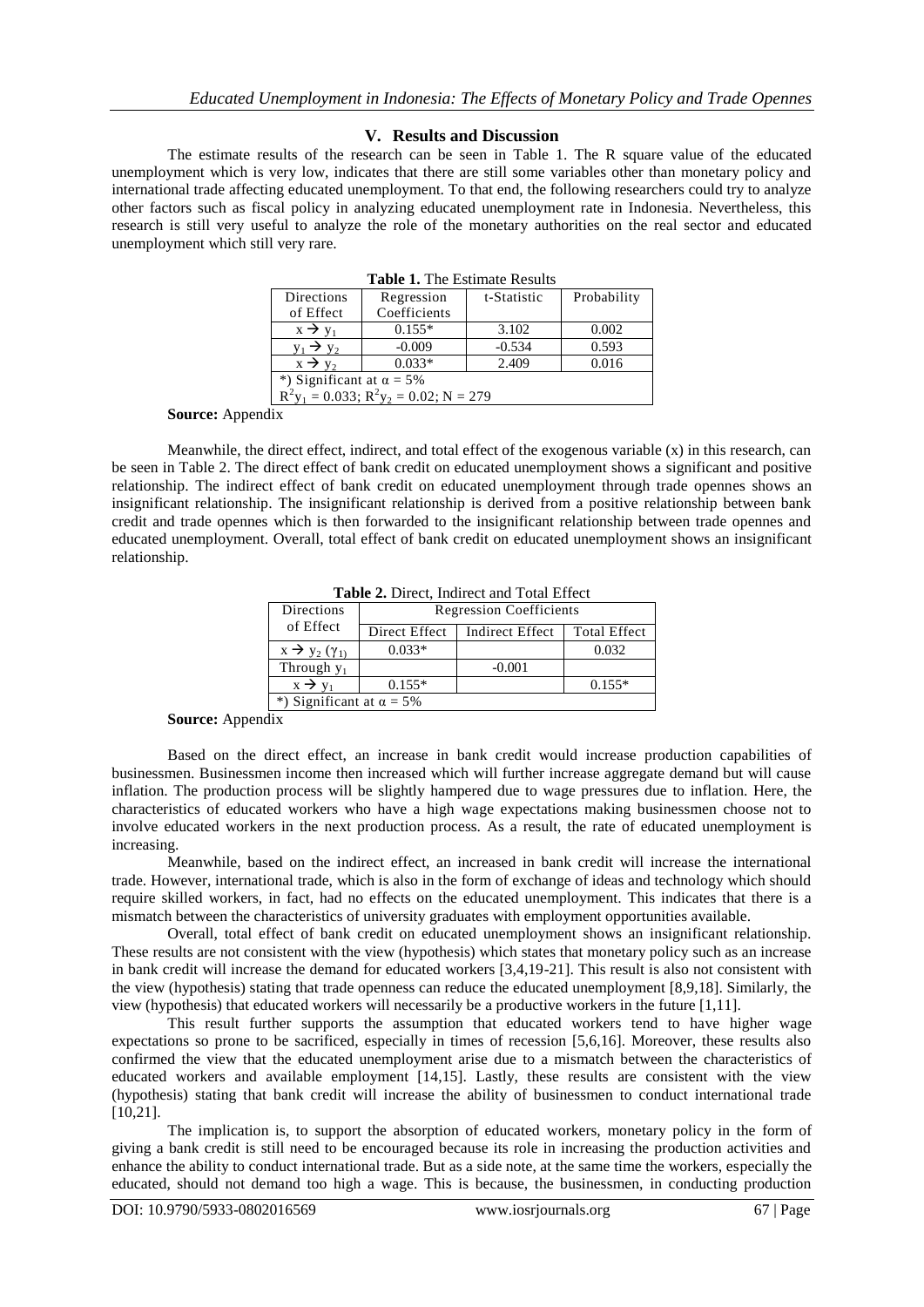activity, will not be affected by the high wage demands of workers so the opportunity to get a job basically remain open. High wage demands from educated workers makes businessmen prefer to raise the wages of existing workers rather than add a new worker.

Meanwhile, international trade, though not demonstrate the contribution in reducing educated unemployment, also still needs to be encouraged. The international trade in question here is from the export side. International trade which is dominated by import activity especially the use of high-tech machines, can not be offset by the expertise of educated workers in Indonesia. It also makes the government needs to improve the quality of tertiary education in Indonesia.

# **VI. Conclusion**

The conclusion of the research as follows:

- Bank credit has not contributed in reducing educated unemployment in Indonesia. This is due to the high wage demands of educated workers. This policy only plays a role in increasing international trade, especially imports of high-tech machinery that is not in accordance with the expertise of educated workers.
- Overlapping generation models has not yet prevail in Indonesia. Educated workers in Indonesia do not necessarily reflect a productive worker and thus susceptible to be sacrificed as unemployed.
- There are still some variables other than monetary policy and international trade affecting educated unemployment. Nevertheless, this research is still very useful to analyze the role of the monetary authorities on the real sector and educated unemployment which still very rare.
- Bank credit still needs to be encouraged because its role in increasing the activity of production and international trade in Indonesia. But as a side note, at the same time the workers, especially the educated, should not demand too high a wage. Meanwhile, international trade in terms of export, should also be encouraged.
- The government needs to improve the quality of tertiary education in Indonesia.
- Following researchers could try to analyze other factors such as fiscal policy in analyzing educated unemployment rate in Indonesia.

#### **Acknowledgements**

Thanks addressed to Prof. Dr. Muhammad Yunus Zain, M.A. and Prof. Dr. Rahmatia, M.A., a senior lecturer in the Economics Department, Economics and Business Faculty, Hasanuddin University, Indonesia who have guided the authors in completing this research.

#### **References**

- [1] D. Checchi, *The economics of education: Human capital, family background and inequality* (Cambridge University Press, 2005).
- [2] J. Temple, Openness, inflation, and the phillips curve: A puzzle, *Journal of Money, Credit and Banking, Vol. 34, No. 2*, May, 2002, pp. 450-468.
- [3] P. N. Jefferson, Does monetary policy affect relative educational unemployment rates?, *American Economic Review, Volume 95, Issue 2*, 2005, 76-82.
- [4] R. J. Gordon, *Productivity growth, inflation, and unemployment: The collected essays of Robert J. Gordon* (Cambridge University Press, 2004).
- [5] Elwin, *Pengangguran tenaga terdidik* (Media Indonesia, 2004).
- [6] F. Kula and A. Aslan, Unemployment hysteresis in Turkey: Does education matter?, *International Journal of Economics and Financial Issues, Vol. 4, No. 1*, 2014, pp. 35-39.
- [7] A. G. Cintado, D. R. Ávila and C. Usabiaga, *Spanish regional unemployment disentangling the sources of hysteresis* (Springer Briefs in Economics, Springer Cham Heidelberg New York Dordrecht London, 2014).
- [8] B. Kabadayi, Human development and trade openness: A case study on developing countries, *Advances in Management & Applied Economics, Vol. 3, No.3*, 2013, p 193-199.
- [9] M. Slaughter, International trade and labour-market outcomes: Results, questions, and policy options, *The Economic Journal Volume 108, Issue 450*, 1998, pages 1452-1462.
- [10] W. Young and W[. Darity Jr.,](http://id.wikipedia.org/w/index.php?title=Sandy_Darity,_Jr.&action=edit&redlink=1) [IS-LM-BOP: An](http://www.econ.ucdavis.edu/faculty/kdhoover/pdf/Hope/Young.pdf) inquest, *History of Political Economy 36 (Suppl 1)*, 2004, 127–164.
- [11] Z. Eckstein and I. Zilcha, The effects of compulsory schooling on growth, income distribution and welfare, *Journal of Public Economics 54*, 1994, 339–59.
- [12] Siti S., Pendidikan tinggi dan pengangguran terbuka: Sebuah dilema, *Lentera Pendidikan, Vol. 13 No. 2*, 2010, Halaman 147-159.
- [13] M. J. Alphonsa, *Educated unemployment in Kerala*, doctoral diss., Department of Applied Economics, Cochin University of Science and Technology, Kochi – 682 022, 1994.
- [14] Tjiptoherijanto, *Sumber daya manusia dalam pembangunan nasional* (Jakarta, 1998).
- [15] C. Iannelli, Parental education and young people's educational and labour market outcomes: A c omparison across Europe, *Arbeitspapiere-Mannheimer Zentrum für Europäische Sozialforschung: 45*, 2002.
- [16] Sudarwan D., *Ekonomi sumber daya manusia: Analisis ekonomi pendidikan, isu-isu ketenagakerjaan, pembiayaan investasi, ekuitas pendidikan dan industri pengetahuan* (CV Pustaka Setia, Bandung, 2004).
- [17] H. Yanikkaya, Trade openness and economic growth: A cross-country empirical investigation, *Journal of Development Economics* 72, 2003, 57-89.